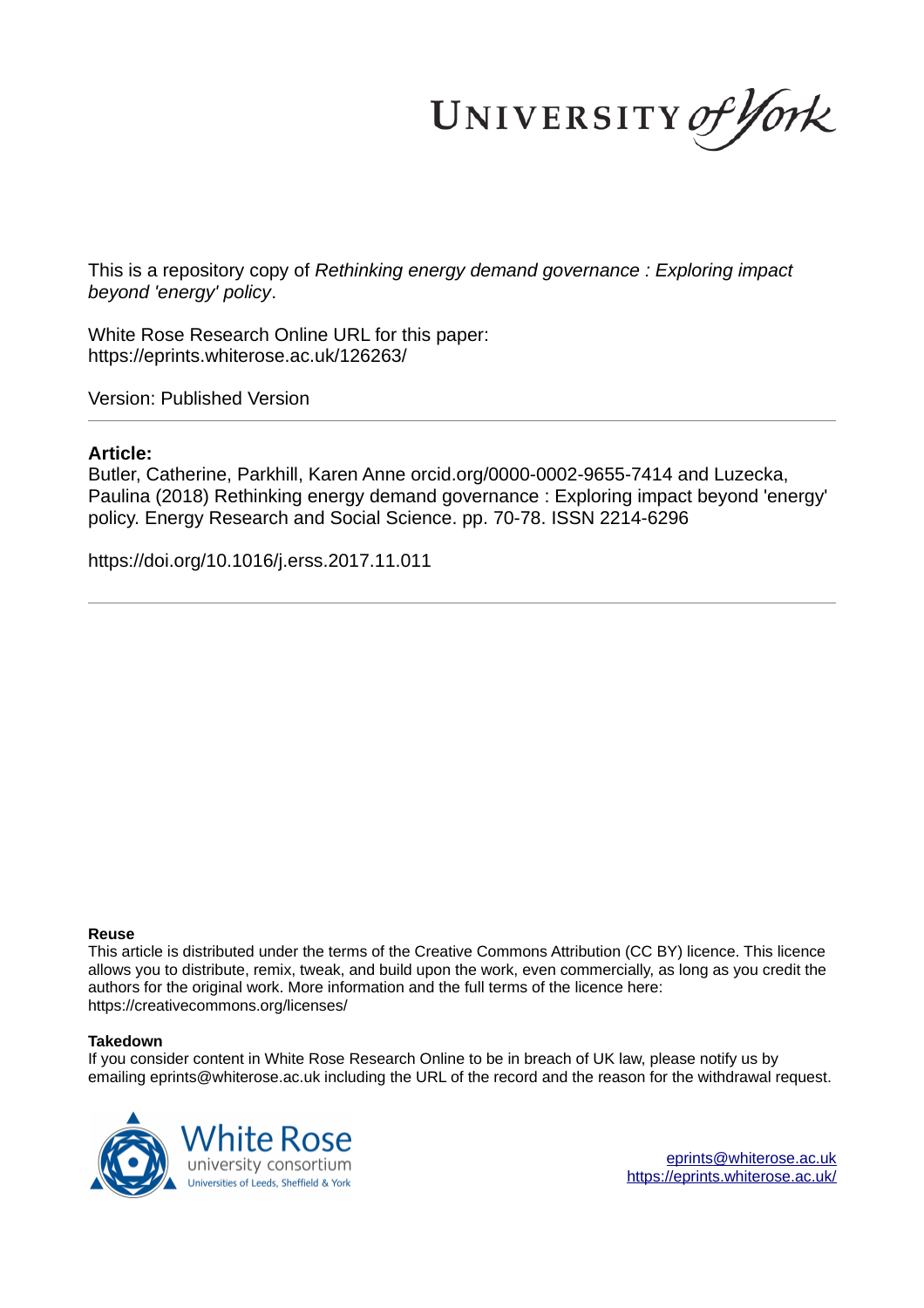Energy Research & Social Science xxx (xxxx) xxx–xxx



Contents lists available at ScienceDirect

# Energy Research & Social Science



journal homepage: www.elsevier.com/locate/erss

# Original research article

# Rethinking energy demand governance: Exploring impact beyond 'energy' policy

# C. Butler<sup>a,\*</sup>, K.A. Parkhill<sup>b</sup>, P. Luzecka<sup>a</sup>

a *Geography Department, University of Exeter, United Kingdom* b *Environment Department, University of York, United Kingdom*

# ARTICLE INFO

*Keywords:* Space Relational Qualitative Invisible energy policy Non-energy policy

# ABSTRACT

The challenges of climate change and energy security, along with problems of fuel poverty and energy justice bring imperatives to create transitions in energy demand. Academic research and theory have begun to highlight the ways that government policies, strategies, and processes across wide-ranging areas of policy, from health to work and the economy, shape everyday practices with significant implications for energy demand. This brings focus on the role of governance in shaping energy demand far beyond what might traditionally be characterised as 'energy' policy. Situating these ideas in terms of relational geographical concepts of governance, this paper analyses qualitative interview data with actors involved in governing along with documentary material, to highlight four different ways in which non-energy related governance can have important implications for energy issues. The central contribution of the paper is to set out a distinctive analytic framework for making visible 'non-energy' policy impacts, which might otherwise be obscured within analysis. The article concludes reflecting on the implications of the analysis for rethinking the governance of energy demand to meet contemporary challenges.

### 1. Introduction

The burgeoning field of energy geographies has seen increasing engagement with the spatial dimensions of energy issues, with many articles reflecting wider trends in geographical thought towards the application and development of relational concepts of space (e.g. [1–4]). At the same time, analyses of governance have equally come to question the conceptualisation of space and spatial concepts such as scale, again moving toward relational approaches [5]. Such analyses highlight the ways that 'space' is an actively constituted category, rather than something that is pre-given, fixed, and singular, and direct thinking towards more critical engagement with the social constructions of space that often underlay analyses [6]. This paper seeks to engage with such relational approaches in order to develop a distinctive approach to analysis of energy demand governance. Using an empirical case study, the article advances an alternative approach toward the analysis of energy governance processes that are often treated in more static terms, such as notions of policy implementation across scales and policy impact.

Where there is a growing literature on global energy governance, which encompasses issues of energy demand, such as access to energy [7], in general issues of demand governance have been neglected both in research and policy [8]. Additionally, many existing studies of governance tend to reproduce the categories and structures of government (e.g. between policy areas). The focus in research, as might be expected, has frequently been on areas of government that pertain in some clear or direct way to energy, such as departments and institutions with particular roles in energy infrastructure like solar PV or transport [9]. Where there is examination of wider processes (such as austerity) and non-energy policies, these tend to be treated as context, rather than a key factor in shaping energy systems and related energy issues [10]. Indeed, Cox et al. [10] identify this as a significant gap in the energy governance literature, highlighting the lack of research that examines the impacts of non-energy policy on energy systems *in an explicit way*, and arguing that this 'makes the energy effects of non-energy policy invisible and hard to challenge' (pp. 5).

In this context, relational approaches to understanding the social world and social action have begun to highlight how energy demand issues and energy needs are constituted in domains of governance far beyond what might be conceived as energy policy. Research that emphasises the complex relationships between materials and meanings in the constitution of social practices, has highlighted the importance of focusing not on energy *per se* but on what energy is used for, or how energy needs are made  $[11,12]$ . This directs us to think about how

https://doi.org/10.1016/j.erss.2017.11.011

Received 19 March 2017; Received in revised form 24 October 2017; Accepted 7 November 2017

2214-6296/ © 2017 The Authors. Published by Elsevier Ltd. This is an open access article under the CC BY license (http://creativecommons.org/licenses/BY/4.0/).

<sup>⁎</sup> Corresponding author at: Geography Department, University of Exeter, College of Life and Environmental Sciences, Amory Building, Rennes Drive, Exeter, EX4 4RJ, United Kingdom. *E-mail addresses:* c.butler@exeter.ac.uk (C. Butler), karen.parkhill@york.ac.uk (K.A. Parkhill), p.luzecka@exeter.ac.uk (P. Luzecka).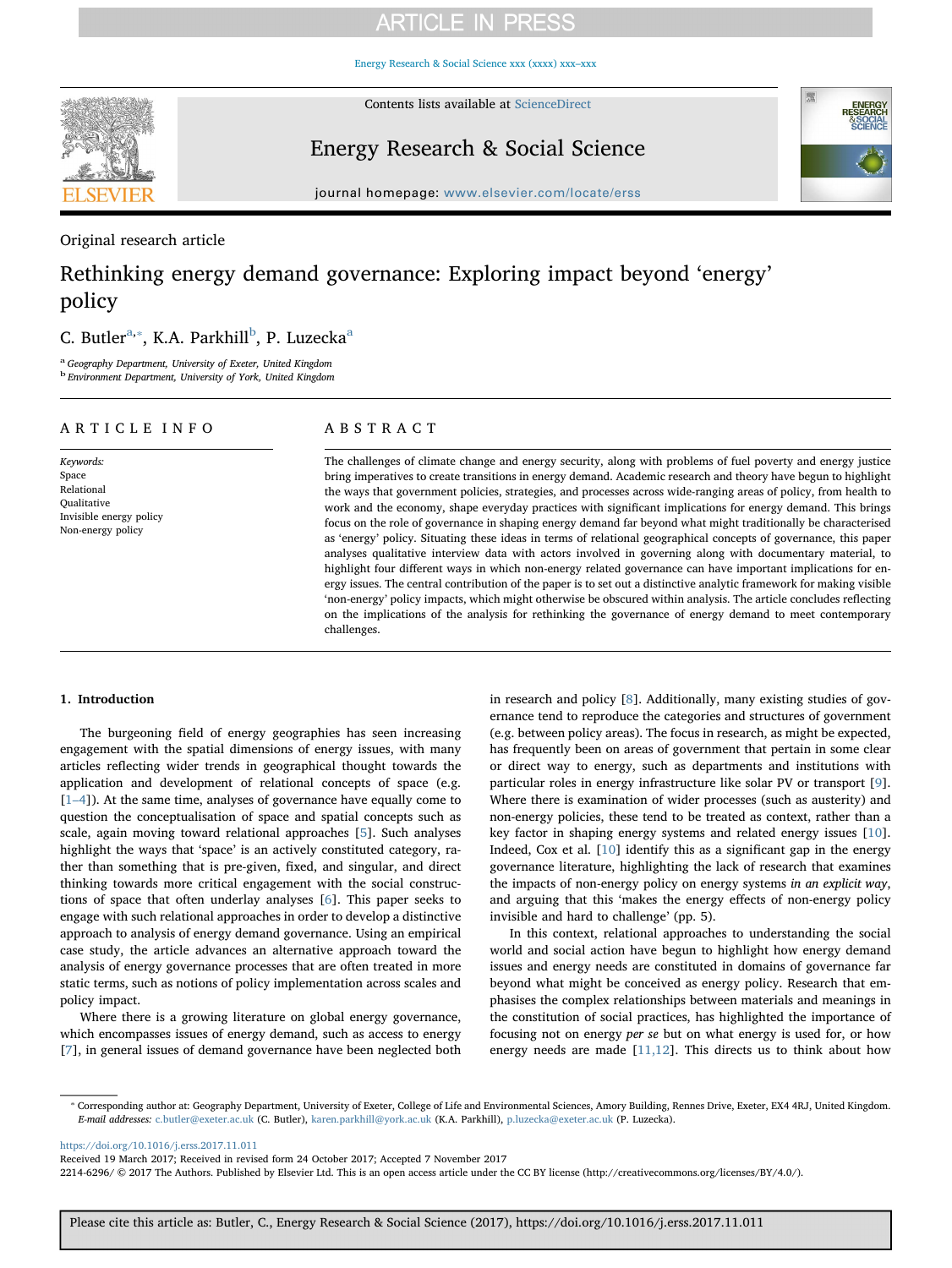*C. Butler et al. Energy Research & Social Science xxx (xxxx) xxx–xxx*

energy demand is in part a reflection of how governments shape objectives, investments and ways of providing and working across many different policy domains [12]. Aspects of existing studies begin to show how policies across multiple areas of governance, from health to economic policy, have implications for shaping everyday life with consequences for energy demand and energy issues (e.g. [13,14]).

For example, Hand et al. [13] show how government campaigns related to health influenced the construction of particular conceptions of cleanliness that formed part of the process of making-up daily showering as a widely performed practice. While Butler et al. [14] have shown how government policies encouraging flexible labour and working practices intersected with personal lives to shape long-term mobilities and the constitution of 'lives lived at a distance' (see also [15]). These analyses and others (e.g. see  $[16,17]$ ) are suggestive of the influence of policy but also highlight how notions of implementation and impact, along with frequently embedded assumptions of cause and effect, are often illusory. The outcomes they depict were difficult to predict and not connected in straightforward linear ways to processes of policy making [11].

By examining policy and governance only in terms of the categories, classifications, and distinctions of existing government institutions, analysis can obscure these non-linear outcomes and wider forms of influence. This requires, then, a different approach to conceptualizing governance; what is needed are concepts that can recognize the inevitability and importance of policy and governed 'interventions' in practice, without ascribing a linear straight-forward notion of how such processes operate. Exploring wider governance agendas from a relational perspective allows for otherwise invisible impacts on energy issues to be brought into view and understood in terms of their interconnection with other social, environmental, and economic issues. This paper makes a core contribution to addressing this important gap within the existing literature on energy governance. It does so by presenting a novel analytic framework for examining the ways in which governance and policy, beyond energy policy, has implications for energy needs and issues, as well as the social and material possibilities for transitions.

The framework has been developed from empirical research on a specific area of UK policy; namely welfare and employment policy, selected as both a historically important area of UK governance, and a fast moving politically contentious area of contemporary policy, that is broadly seen as unrelated to energy systems.

Two categories of influence are identified and set out through the framework as a focus for analysis. These concern, first, *direct forms of in*fl*uence* through; the impact of specific policies on energy needs and issues; and the implications of wider governance goals and cross-departmental agendas for energy demand. Second, they relate to *broader forms of in*fl*uence* through; the impact of policies in shaping long-term trajectories of social and material change that affect what is possible or not within energy policy, as well as constituting needs for energy; and the implications of framing and agenda-setting in different areas of governance that shape what is conceived as possible in terms of energy policy and transitions.

The paper uses examples from research on welfare and employment policy to show how these ways of analysing governance in an area unrelated to energy, reveal and open up insight into the broader impacts of policy on energy systems and issues. The country case study approach adopted here allows for a level of detail important in understanding the implications of governance processes, as well as recognising the contingent and highly contextual nature of policy [8]. However, the analytic framework developed from the analysis and its implications for researching energy demand governance have strong potential to be applied to multiple other contexts beyond the current case.

### 2. Research methods and analysis

The data for this paper stems from a four-year (2015–2018) project examining the impacts of welfare policy on energy demand (in the UK) consisting of three interlinked work packages. First, a detailed analysis of key documentary materials developed by, or related to, the Department of Work and Pensions (DWP), and the Department of Business, Energy and Industrial Strategy (BEIS – formerly the Department of Energy and Climate Change), was conducted, along with a review of literature and documents relating to the historical development of welfare and employment policy in the UK. Documents analysed included parliamentary speeches, political party election manifestos, reports, strategy documents, presentations, academic literature, and government department websites. The documents selected included those predating the start of the research project (January 2015) spanning back to the early 1980s but focused primarily on the time period since 2010 when a Conservative-Liberal Democratic Coalition Government was elected, and later a majority Conservative Government (elected mid-2015), and which saw the beginnings of major welfare reform. Due to the significant policy reforms currently occurring in the UK welfare policy landscape, this analysis is ongoing.

A second work package centres on in-depth interviews with key national stakeholders involved in various ways in shaping public debate, policy-making, and/or policy implementation in both energy and welfare policy areas ( $n = 21$ ). This included members of relevant policy teams across government departments, as well as policy stakeholders outside of government and those in positions of responsibility with regards to policy delivery (see Table 1 for a breakdown of the interviewees). Interviews were conducted from September 2015 to July 2016 and lasted between 1 and 3 h. For ethical purposes, the names of interviewees and their organisations have been withheld, and instead generic identifiers are used.

The final work package includes in-depth semi-structured interviews of local-level stakeholders, including representatives of relevant organisations, NGOs, and local government  $(n = 20)$  and biographical interviews  $(n = 20)$  with people directly affected by welfare and employment policies, in two UK locations. However, the analysis presented in this paper is based on the first (that is the policy documents analysis) and second (that is the interviews with national stakeholders) phases only.

The analysis method used was based on what has been termed 'bricolage' analysis, which entails the free interplay of a number of different analytic techniques [18]. For the research presented here, this involved applying qualitative interpretive analytical approaches in order to examine the content of documents, from which analytic narratives were created depicting impacts and implications for practices and energy demand issues. The interviews were analysed primarily using thematic analytic techniques, involving coding the data by selecting extracts from across the interviews relevant to particular themes and issues. However, narrative and discursive forms of analysis were also utilised to examine dominant framings and problematisations (e.g. see Section 4.2.2). In all cases, analytical lines of inquiry developed were both theoretically informed (from for example, governance, relational geographies, and practice literature) and empirically informed, that is from the words used within the documents and/or interviews

| Table 1 |                                                                                                                                                                                                                                       |  |  |
|---------|---------------------------------------------------------------------------------------------------------------------------------------------------------------------------------------------------------------------------------------|--|--|
|         | $\mathbf{A}$ to see the set of the term there are no set that $\mathbf{c}$ is a set of the set of the set of the set of the set of the set of the set of the set of the set of the set of the set of the set of the set of the set of |  |  |

| Organisation Type                     | Interviewee total numbers |  |  |
|---------------------------------------|---------------------------|--|--|
| Government                            | 6                         |  |  |
| Non-Governmental Organisation/Charity | 5                         |  |  |
| National Agencies                     | 6                         |  |  |
| Energy Industry                       | 2                         |  |  |
| Academic                              | $\mathfrak{D}$            |  |  |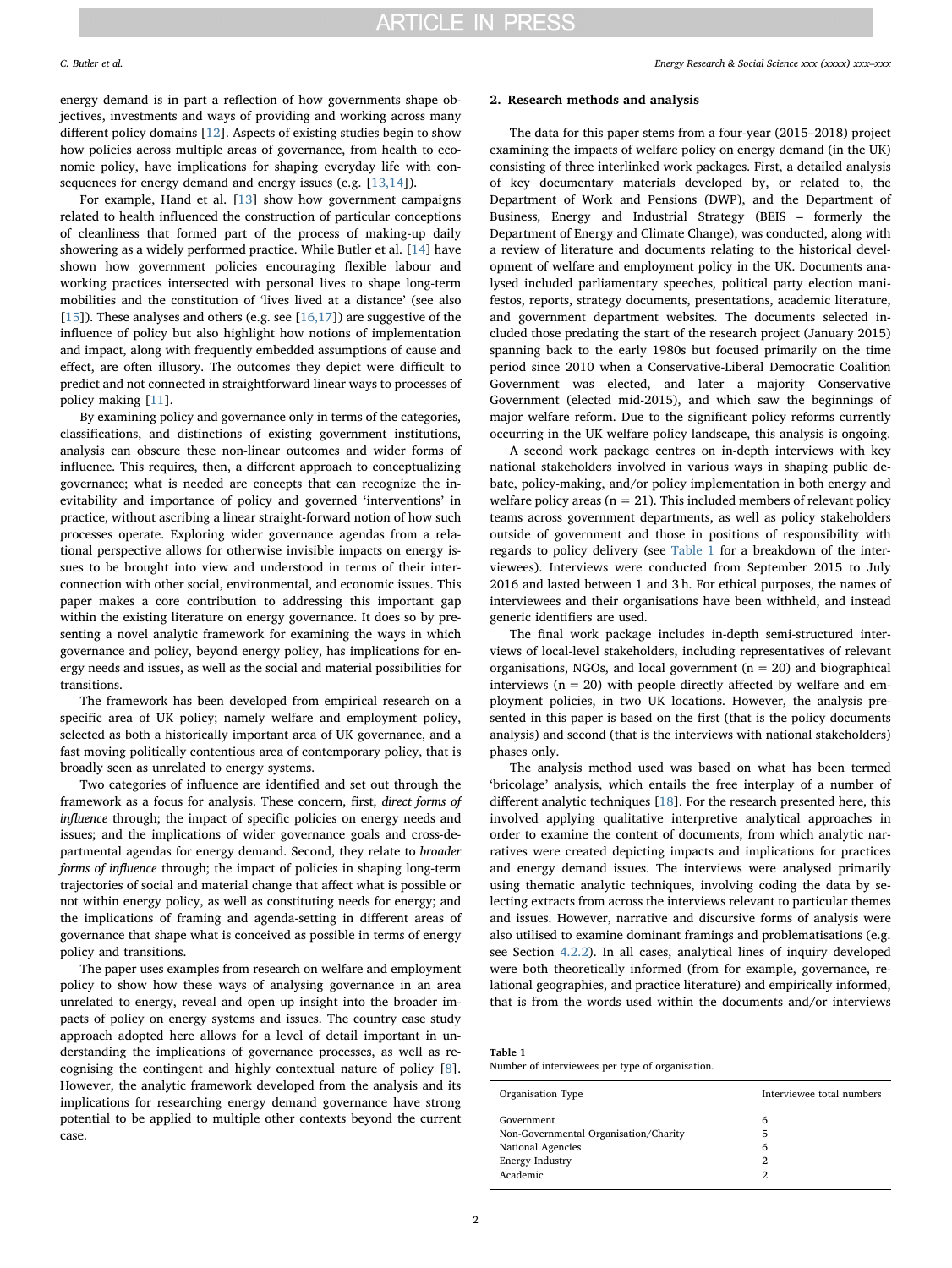### (see [19,18]).

In the following, the UK policy context that forms the focus of the empirical examples is briefly described before moving to present analysis that illuminates core ways in which governance beyond energy has implications for energy demand issues, the constitution of energy needs, and the socio-material possibilities for transitions.

## 3. Welfare and energy policy in the UK context

The UK welfare and employment policy area is under the domain of the Department of Work and Pensions (DWP). Central thematic concerns in this area are related to pensions and ageing, poverty and social justice, employment, and welfare policy and reform. Since the 2010 and 2015 general elections, DWP has implemented rapid and somewhat controversial major reforms in this policy area principally focused on delivering cuts and changes to welfare provision for all working age people in receipt of welfare assistance.

Such reforms encompass: the imposition of work coaches to assist in advising working-age welfare recipients in addressing perceived individual deficits (in for example, their skills or work experience); new punitive sanctions for those who are deemed to contravene welfare regulations (e.g. missing an appointment with your work coach), including the partial and total withholding of their entitlements; new fit for work assessments (Work Capability Assessments) for those in receipt of disability benefits (including those with physical disabilities, mental health and wellbeing problems, and those with chronic conditions); a shift from the Disability Living Allowance to the Personal Independence Payments, which has effectively entailed cuts to some disability benefits; changes to housing benefits including the Under-Occupancy-Charge (known as the "bedroom tax" or "spare room subsidy"), whereby if a home is considered too large for the occupant(s) then their social housing entitlement is reduced; and the introduction of Universal Credit, which encompasses the streamlining of multiple benefits into one single payment and changes for many people in the way the payment is received (for example, shifting to housing benefits being paid directly to the claimant rather than the landlord, and shifting from weekly to monthly payments).

All of this makes contemporary welfare and employment policy a fast changing and politically contentious area of policy that provides scope for examining the impacts of policy change as they unfold, and raises important questions about how such reforms may intersect with and impact on energy demand policy agendas. Welfare and employment policy also has a long history as a core part of governance arrangements in the UK. With its roots in the post war reform periods of the late 19th and early 20th Centuries [34], it is a policy area that has been important to the configuration of contemporary life. This offers potential as an empirical case, then, for looking at both current policy reform but also taking in wider historical changes and governance over time.

Concurrent to the transformations in welfare and employment policies, over the last several years there have also been some important developments in energy policy agendas specifically related to energy demand. For example, the UK's Climate Change Act (2008) [20] aims to reduce greenhouse gas emissions by 80% (relative to 1990 levels) by

2050. As part of this, there is a need to actively reduce energy demand, with some estimates suggesting a 50% reduction in energy demand relative to levels in 2011 is necessary to facilitate the effective delivery of carbon emissions reduction targets. A second key energy demand policy agenda relates to reducing energy vulnerabilities through decreasing the number of those suffering from fuel poverty. It is here that we find existing linkages between DWP and the department responsible for energy policy (formerly the Department of Energy and Climate Change DECC and now the Department of Business, Energy and Industrial Strategy BEIS).

DWP delivers the Winter Fuel Payment (a non means-tested payment of between £100–£300 given to all UK citizens older than 63 or in receipt of a State pension or other social security benefits) and Cold Weather Payments (a payment given to those in receipt of certain benefits if the average temperature in their area is recorded as, or forecasted to be, zero degrees Celsius or below for 7 consecutive days). Both payments form a part of fuel poverty policy, although DWP generally views it as a type of benefit rather than an energy policy *per se*. Further links have been created between DWP and BEIS with recent changes that have been made to the definition of fuel poverty in England.

Until 2016, those in England were defined as being fuel poor if they needed to spend more than 10% of their income on energy bills. Under this definition a core policy aim was established to eradicate fuel poverty by 2016. Subsequently, this definition has been critiqued and replaced with a new Low Income High Cost (LIHC) measure, whereby a household is deemed as being fuel poor if they have a lower than average income and higher than average fuel costs [21]. The change in the definition has been critiqued for only concentrating on those who are deemed as being most in need, and for changing the problematisation of fuel poverty away 'from a condition that should and can be eradicated (as in the previous fuel poverty target), to a condition that can at best be alleviated' [22:2]). This change in definition has led to new interactions between DWP and BEIS, as DWP has been centrally involved in data matching to enable BEIS to identify and target people now defined as in fuel poverty under the LIHC measure.

The remainder of the paper is dedicated to setting out a novel analytic approach to understanding the impacts of non-energy policy on energy demand issues, taking UK welfare and employment policy as an exemplar case.

## 4. Analysing governance beyond energy policy

The analysis identifies and characterises four different ways in which areas of governance outside of energy policy have implications and impacts on energy demand issues and problems. Using data from the analysis of UK welfare and employment policy, in many senses this discussion highlights four questions that could be asked of multiple other policy areas constitutive of different spatial contexts (see Table 2). These questions are not on their own normative; rather they are agnostic on whether the implications might be judged to be positive or negative, fortuitous or problematic, for addressing energy issues and developing transitions. However, normative assertions are likely to be possible through analysis derived from these core questions, and some

Table 2

Analytic framework for examining inter-governance.

|                            | Analytic areas                | Key analytic questions                                                                                                                                                                                                       |  |
|----------------------------|-------------------------------|------------------------------------------------------------------------------------------------------------------------------------------------------------------------------------------------------------------------------|--|
| Direct forms of influence  | Policies<br>Wider agendas     | What impact are particular policies and departmental governance processes having for energy issues?<br>Which wider agendas of governance that have implications for energy issues are (partly) constituted through this area |  |
|                            |                               | of governance and how is their relationality to energy understood?                                                                                                                                                           |  |
| Broader forms of influence | Long-term trajectories        | What are the longer-term trajectories – both historically and future-oriented – set in train by this area of governance<br>with implications for energy challenges?                                                          |  |
|                            | Framing and agenda<br>setting | How do issues of framing and agenda setting within diverse governance areas delimit or open up possibilities for<br>approaches to address energy issues?                                                                     |  |
|                            |                               |                                                                                                                                                                                                                              |  |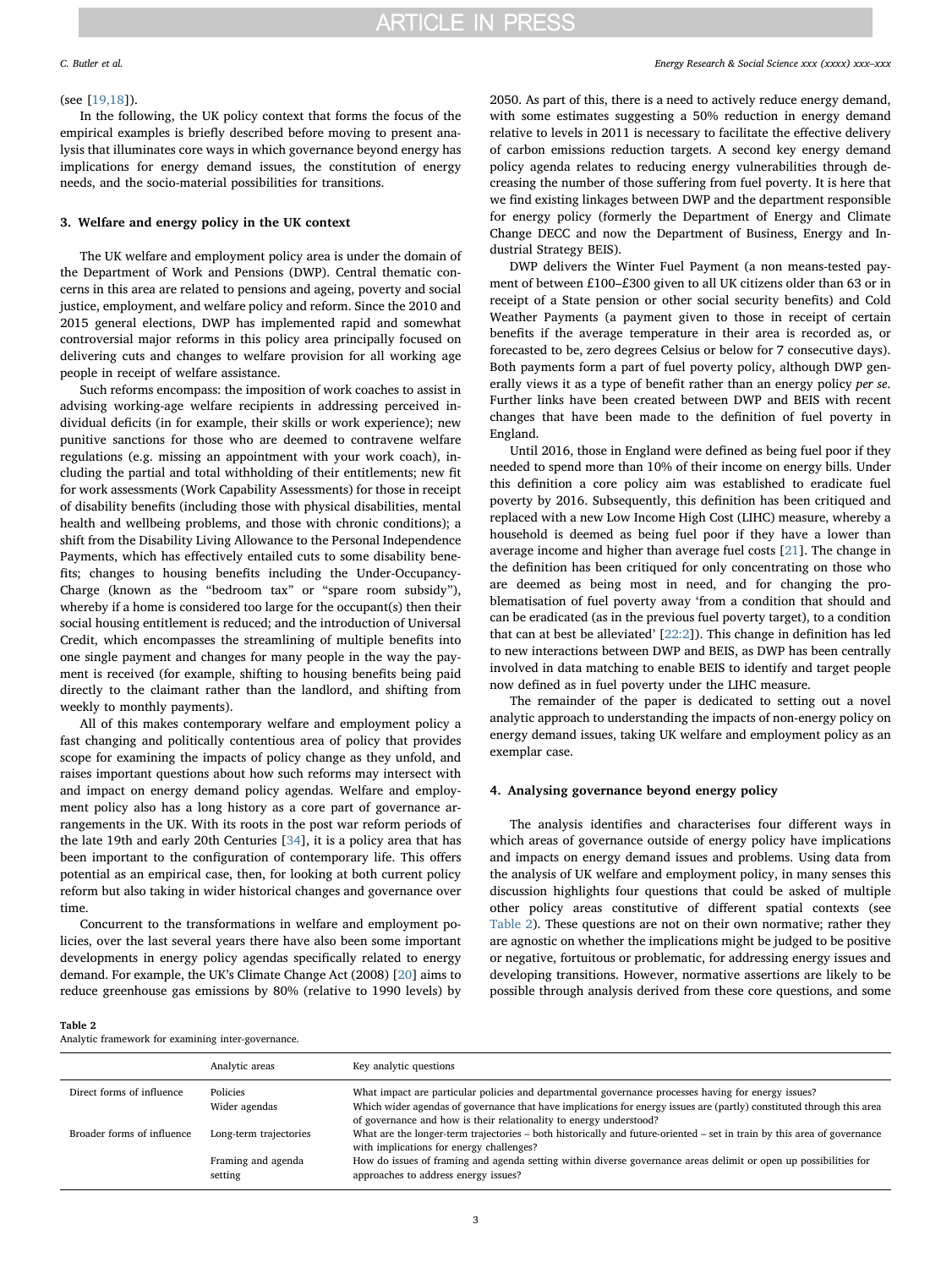of these judgements are included in the analytic examples from welfare and employment policy that follow.

## *4.1. Direct forms of in*fl*uence*

This first section focuses on what might be characterised as direct forms of impact in as much as they pertain to examining particular policies or government agendas for their implications with regards to energy issues (i.e. energy vulnerability and demand reduction), energy needs, and transition processes.

## *4.1.1. Policies*

The direct forms of influence on energy issues arising from UK welfare and employment policies are best exemplified in relation to the constitution of energy vulnerabilities. Contemporary welfare reforms in the UK have seen major cuts to benefits and state support, targeted specifically at working age people, while at the same time pensions and older age benefits, including those related to fuel poverty that the Department for Work and Pensions (DWP) delivers (e.g. winter fuel payments) have been protected. These cuts have been highlighted in our research as severely affecting the stability of household budgets, in particular disproportionately affecting disabled people and other key vulnerable groups reliant on support, as exemplified in the quotes below.

"I've worked out how much Universal Credit is going to affect disabled people and some people are going to be hugely worse off and yet they're saying there's no impact" (Interviewee 2, National Agency)

"Obviously, the big change over to universal benefit, the caps, the reduction, the below inflation level increases in benefit. These are all things that we are aware of and it's probably our frontline staff who are more acutely aware of those who are dealing with fuel debt. A lot of the work we've been doing with food banks over the last year mean that we're aware of what's happened to people when they've had benefit sanctions where they've had changes in payments and just how fragile household budgets are and just how fragile some household economies are when they can't take even a two-week delay in receiving benefits. They have nothing to fall back on." (Interviewee 3, NGO/Charity)

Contemporary research highlights how a combination of low incomes and higher energy bills can increase fuel poverty among some groups, such as disabled people that are reliant on benefits, and families with disabled children [23]. At the same time, their circumstances often escape official statistics, which do not take into account higher energy needs related to disabilities (e.g. using energy intensive equipment or having to keep warmer temperatures in the home). Despite efforts to better target the fuel poor that led to a development of a new "low income, high cost" measure of fuel poverty [24], much fuel poverty assistance continues to be focused on older people, who have historically been regarded as particularly vulnerable to fuel poverty and have been the target of such policies.

These groups are, as noted, also protected from contemporary welfare reforms. This is not to say fuel poverty policies targeted at older people, such as the winter fuel payment, should be abolished or that older people do not experience fuel poverty (indeed they remain a significant proportion of those likely to be in fuel poverty even under new definitions), but that only by looking across welfare and energy policy is it possible to see how policy in one area might be exacerbating and affecting issues in another area. In this case relating to energy vulnerabilities, broadly, and in particular, to working age people being disproportionately affected by welfare cuts at the same time as having very little recourse to find support for specific energy poverty issues.

This is supported by recent research that has highlighted how fuel poverty is often linked to and exacerbated by welfare and employment reforms, which have important impacts on incomes and thus households' ability to meet their energy needs [25,23]. Middlemiss [22] highlights how the current narrow framing of fuel poverty as a technical issue of energy efficiency, distinct from poverty itself, obfuscates these impacts, thus excluding alternative solutions. Moves to consider energy poverty as extending beyond heat or cooling to other essential energy uses, such as light, mobility, communication, or travel, has highlighted further issues in the omission of these forms of energy usage in fuel poverty policy and campaigning [26–28]. All of this suggests that the focus on older people and on heating results in other vulnerable groups being excluded from considerations and energy policy support.

This might be thought of as simply an issue of policy catching up with new definitions and research understandings in terms of targeting those most at risk of fuel poverty. It is certainly the case that a great deal of work is being undertaken to identify fuel poor groups and target them using the LIHC measure. However, these outcomes in terms of policy are not purely a product of changing understandings or the rate at which policy can change and evolve with new insights and research. Rather, policy in both of these areas – welfare and energy – is in part related to wider political sensitivities, for example concerning electoral patterns. In the quote below, the participant refers to political sensitivities associated with particular kinds of benefits cuts (e.g. to older population benefits).

"I suppose the target group that it mainly hits i.e. old people, is a politically significant group as well. The fact that we're dealing with elderly people who are at risk of fuel poverty and seem to have a lot of sway politically because they all vote. As we know when it comes out … and it came out when our Secretary of State resigned, one of the things that he talked about was the political clout of the silver voters. That was quite interesting. So yeah, it is a very political area. I haven't worked in an area… that's been so political I think as fuel poverty". (Interviewee 20, Government)

These political dimensions of policy making mean that there is less flexibility in the ways these policies might be changed in line with contemporary research and thinking on energy policy.

Going beyond these forms of impact related to welfare cuts, employment policies designed to get people into work are associated with a greater prevalence of zero hours contracts and increasingly insecure working conditions. This changing nature of work further shapes poverty, with consequences for exacerbating vulnerabilities to energy deprivation. The participant quoted below highlights how insecure work can affect things like peoples' travel expenditure and their ability to plan around their working patterns for their energy needs at home.

"I think changes in employment patterns generally is quite interesting. I think we saw changes with the recession to the structure of a lot of people's employment. Unemployment didn't fall that much after 2008 but we've seen a lot more people in insecure work, zero hours contracts, it's been in the news a lot that there's been a growth in temporary work and agency work, and particularly self-employment as [colleague] said. That might mean that if people are in less secure employment they end up travelling further maybe. It might mean working patterns over the working day are changing, or over the week." (Interviewee 11, National Agency)

This highlights a need to better understand the complex interactions between welfare and employment policies and energy vulnerabilities, and to consider impacts on access to a variety of energy services, beyond space heating. This first form of influence from areas outside of energy policy shows how different areas of policy – in this case welfare policy – can have important direct implications for energy issues; here relating to energy vulnerabilities and fuel poverty.

### *4.1.2. Wider agendas*

Forms of influence relating to wider agendas can be illustrated in this case with reference to the particular role that welfare policy in the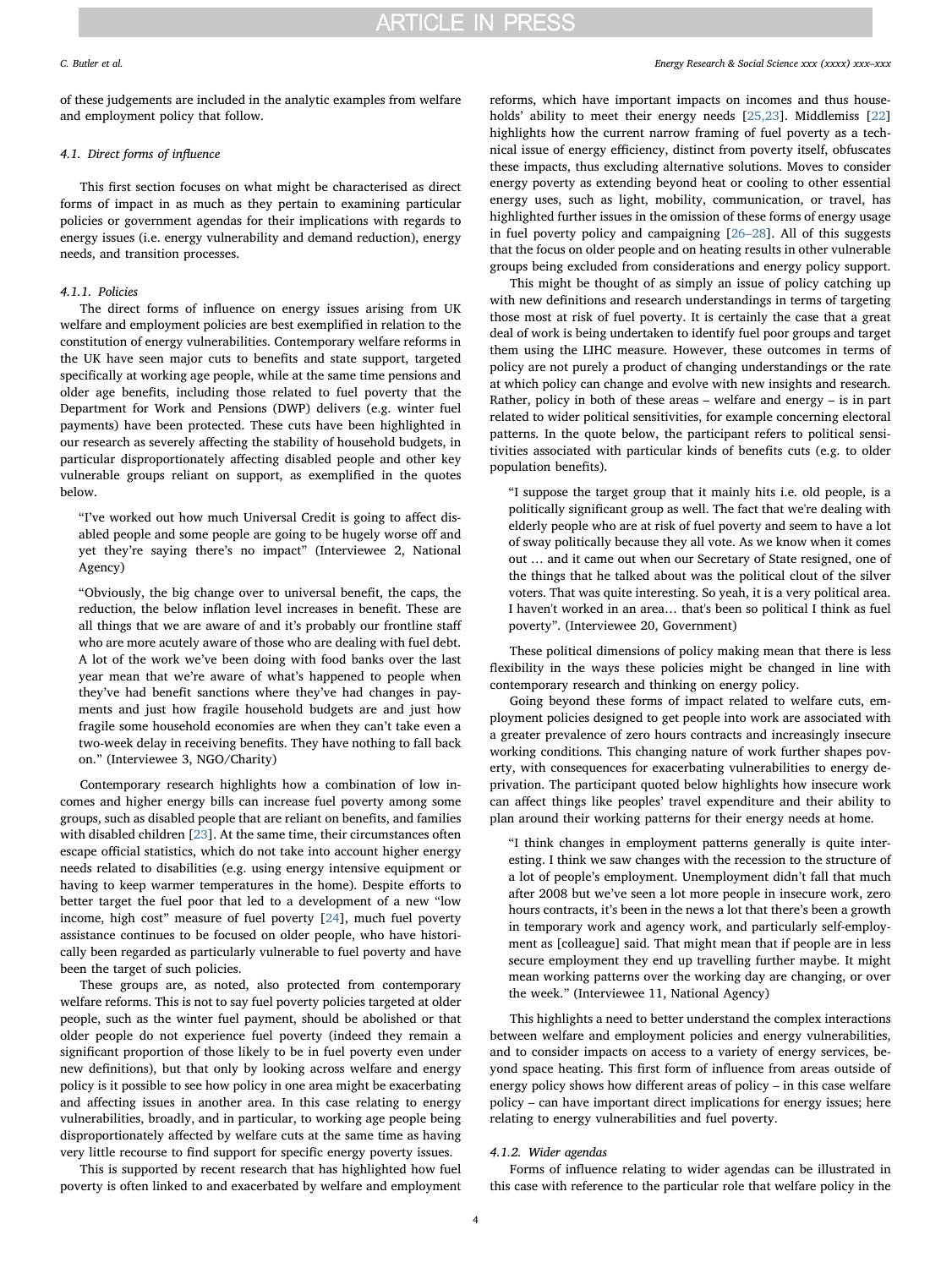UK has played in agendas of digitalisation. Digitalisation represents a long-term agenda within UK government more broadly, with direct aims to accelerate the pace and development of the so-called information society. One facet of this wider cross-departmental government agenda to advance the 'information society' involves the digitalisation of the welfare system, generating need for digital access for 22 million people that use the system in some way (e.g. through pensions, child benefit, unemployment support) [29]. Indeed, the Department for Work and Pensions has a specific section named DWP Digital that exists to support and develop digitalisation in this sector:

We have recently launched over a dozen digital services, including the Universal Credit, Carers and Pensions services. Last year, we delivered 7229 iterations and changes into production. 70% of all paper correspondence is now digitalised across DWP, including incoming post… We're combining design-thinking and digital technology with our social purpose to create exciting and innovative products and services, which improve outcomes for 22 million people [29].

This, in turn, contributes to a growing need for and use of computing technologies and the Internet, with associated requirements for energy use. The electricity consumption associated with ICTs (Information and Communication Technologies) has rapidly increased since the introduction of personal computers in the 1980s and the Internet in the mid 1990s [30]. Despite significant improvements in energy efficiency of ICTs and related electronic appliances, the associated energy consumption keeps on increasing, as technologies get incorporated into the fabric of social life, reshaping social practices and making room for more ICT appliances [31].

While, on the one hand, digital technologies have been identified as representing an increasing proportion of household energy demand, and as the fastest growing area of global energy demand, on the other hand, they are actively promoted by multiple departments as part of wider agendas.

"you've got all these Job Centres and part of a strategy for reducing that is to consolidate Job Centres and move everything online" (Interviewee 9, Government)

Though there might be possibilities within digital expansion for reduction of energy needs, as this quote intimates, for example as needs for travel and buildings may be reduced, these are not overtly or systematically considered as part of this long-standing cross-governmental agenda. This means that there is, at present, limited potential for understanding the longer-term implications in terms of energy demand and environmental impacts. Previous studies suggest that whilst information and communication technologies have the potential for reducing energy needs, they may equally considerably increase energy consumption, depending on wider economic and political conditions [30,32].

Whilst the use of such technologies may reduce the need of physical co-presence, the overall impacts may be complex and lead to other kinds of energy-using consumption and practices. As an example, the possibility for tele-working may in fact encourage increases in car travel, as flexibility enabled by such technologies may lead to people choosing to work from home during morning rush hours and drive to their workplaces when traffic is reduced, rather than adopting other travel alternatives [32]. In the context of the digitalisation of the welfare system, the impacts may involve increased energy use in the home, associated with the purchase and use of necessary equipment, or increased transport needs for those who may require to access computers at libraries or job centres, or to seek assistance from various support organisations.

Indeed, our research revealed problems experienced by some groups with accessing digital services and managing their benefits online. In addition to shaping the constitution of energy needs relating to wider trajectories of digitalisation, these processes can thus also contribute to increasing energy vulnerabilities, as these quotes from our research exemplify:

"We've got computers here that they can use, and with the Universal Credit you sign onto something called Universal Job Match and that's something where you're expected to log on and log your job searches. Everything's sort of moved to an online system, which is all well and good if everyone can sit at home with their computer and stuff. But I'd say 95% of the young people I work with don't have a computer, don't have the internet. So it's quite difficult for them. Obviously there are places you can go and get out and about, but also if you're suffering from mental health as about 50% of our clients do, often they don't really feel like going out and leaving the house and having to go sit in a library and do their job search. So it's just not a very inclusive system, it's clearly thought up by someone who has no idea about what it's like to live like that at all." (Interviewee 22, Local Agency).

"There's a lot of things happening at the moment in terms of looking at the development of the internet as the government's chosen method of doing public service stuff. And of course the growing use of the internet in the commercial world. And the fact that a lot of our older population is still going to actually get the idea that having lived for six or seven decades on this planet vaguely successfully without the internet, they need to actually learn how to use it. So we've got to walk the tightrope between shouting for the paper alternative or something of that kind and simultaneously trying to help our older population to come to terms with buying a computer, managing it, learning to use it and not being frightened of it." (Interviewee 15, NGO)

By looking beyond energy policy it is possible to bring into view such wider processes of governance that have important implications for the constitution of energy needs and energy vulnerabilities, but which otherwise might not be considered or obscured. Research has highlighted the complex relationships between technologies and various social practices, which are intimately related and co-constitutive of each other, with impacts on the temporal and spatial ordering of social life and implications for energy use (e.g. [33]). Exploring wider governance agendas from a relational perspective that considers energy allows for some of those otherwise invisible impacts to be highlighted.

## *4.2. Broader forms of in*fl*uence*

This second order of impacts expands thinking out to consider broader ways in which areas of policy beyond energy policy *per se* have implications for energy issues, the constitution of energy needs, and the possibilities for energy transitions or responses to energy-related problems.

## *4.2.1. Long-term trajectories*

First, in moving beyond more direct forms of influence, we can give attention to the role of policy and governance more broadly in shaping longer-term trajectories of change, as opposed to more immediate impacts from particular policy agendas. Within welfare and employment policy specifically a key example concerns the role of policies over the longer term in shaping the nature of UK housing, with implications both good and bad for energy needs and for the nature of current energy problems. Welfare policy has had implications for UK housing that have affected both the *material* nature of the housing stock with implications for energy needs, and *social* dimensions of housing, for example in terms of ownership trends, which have implications for possibilities within current energy policy.

The provision of housing has been a core welfare policy over time. For example, if we look at the history of social housing in the UK there was a long-term trend of government building and providing housing, with substantial numbers of council housing built from the early 1900s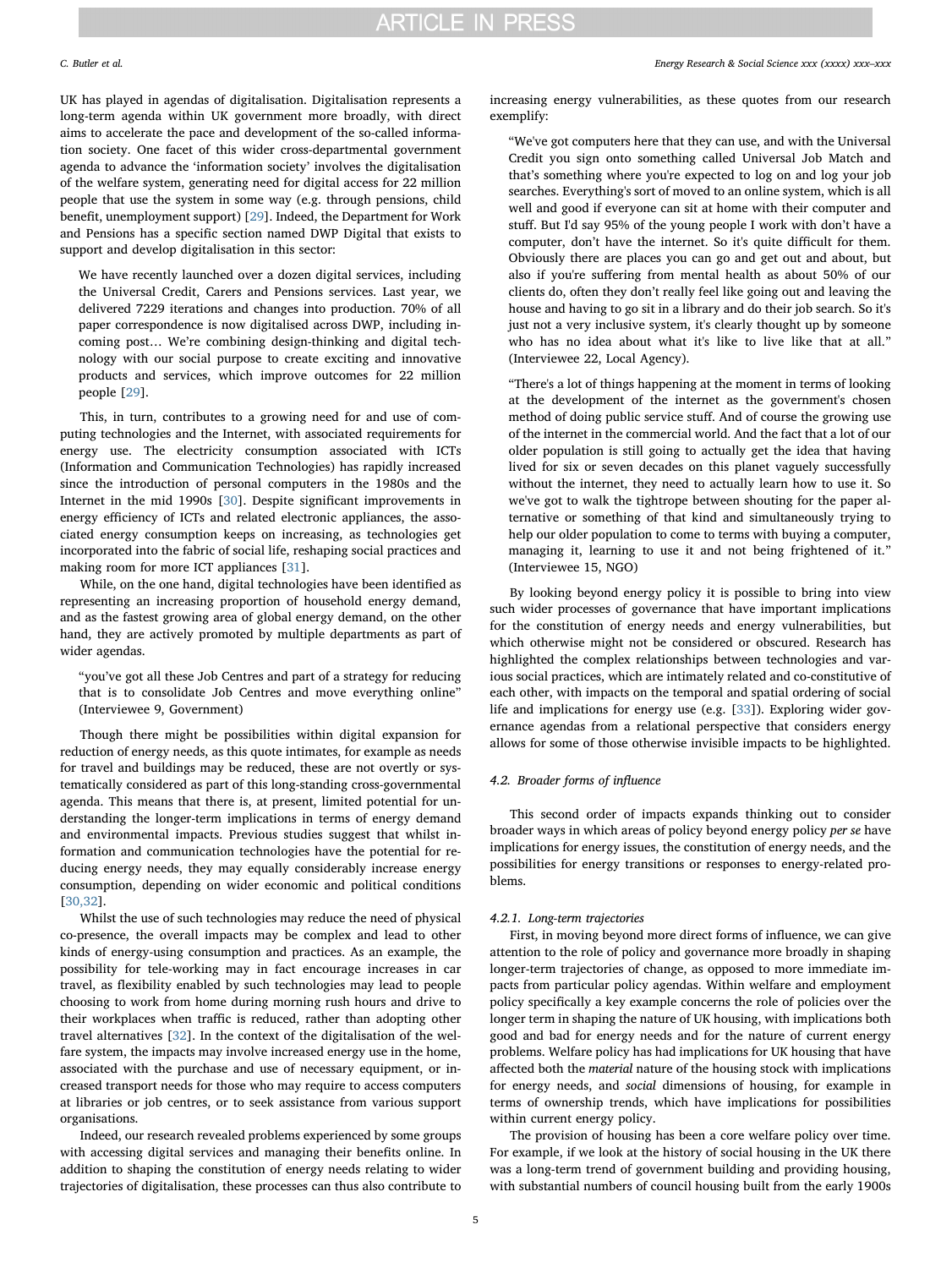

Fig. 1. Trends for permanent dwellings completed by tenure in the United Kingdom. Adapted from DCLG [53].

[34,35]. These were, in general, smaller properties designed to accommodate families in relatively dense spaces. This means that in the UK we have a legacy of smaller attached, terraced housing, rather than the larger detached multi-room and bathroom homes that characterize other countries housing development, such as in North America and other parts of Europe. Sources put the average footprint for a house in the UK at approximately 65–80  $\text{m}^2$ , while in North America the average house footprint is thought to be upwards of 200  $\mathrm{m}^2$  (e.g. [36]). In some senses, then, these trends in government welfare policy have been fortuitous for energy, generating lower needs than might otherwise have been the case.

Contemporary trends, however, have seen moves away from government development to private development along with the selling off of social housing [37]. While in the 1950s local authorities still built the vast majority of new homes, by the 1980s trends had reversed with private enterprise delivering most new homes, as social housing development dwindled. Indeed, the Department for Communities and Local Government (DCLG) statistics show local authority development decreasing from over 160,000 new homes built in 1950 to close to zero by 2013, with private development taking its place (See Fig. 1). At the same time, much existing social housing transferred into private ownership. The Right to Buy schemes, initiated in the 1970s but not really taking hold until the 1980s, contributed significantly toward this trend [35].

Over 1.87 million homes have been sold under the Right to Buy schemes since 1980 [38]. Recent policy changes following the 2010 and 2015 elections have seen new measures to incentivise the Right to Buy through more generous discounts and reductions in the qualifying tenancy period, as well as extensions of the scheme to Housing Associations [35]. These contemporary trends towards higher rates of private ownership, and in particular owner occupied housing, as well as shifts toward private enterprise housing construction, create particular challenges for energy policy.

On the one hand private sector development, though meeting contemporary efficiency standards, tends to favour multi-bathroom, detached and semi-detached housing, and sees trends in the material nature of houses changing. For example, there has been a notable shift toward more detached properties (as of 2012 17% of the housing market), with implications for energy use as they typically have greater external wall areas and more windows [39]. This is perhaps made even more pertinent when trends toward demolition schemes are also considered for their role in changing the nature of UK housing (see [40] for analysis of energy benefits of retrofit versus demolition). On the other hand, changes in ownership of housing toward much higher rates of owner occupied (see [39]) have made tackling the now largest part of the housing sector politically sensitive, as described in this quote from one of our interviewees.

You have things like the private rented sector regulations already but if you were to do something similar in the homeowner sector, that could be quite controversial and take up quite a lot of political will to say, if you introduced a requirement by 2020, whenever a home was purchased, it has to be a Band  $\texttt{E}^1$  or above. So it would be maybe the seller or buyer's responsibility to bring it up to that standard. So that is something that could be feasible to do in regulation but would be extremely unpopular and would probably pick up quite a lot of media attention so might not be the politically easiest way of achieving carbon savings. (Interviewee 19, Government)

The private rented sector has recently been targeted with some regulatory measures as a first step toward improving energy efficiency standards, and reducing costs for rented properties. However, this has not been extended to owner-occupied properties, which, as the quote above indicates, are considered much more politically contentious. Previous attempts to regulate in this sector of the housing market have been abandoned as politically untenable revealing problematic tensions in the trends associated with contemporary housing and the aims of energy policy relating to demand reduction.

## *4.2.2. Framing and agenda setting*

For this second form of broader impact, attention is focused on the ways that framing of issues and particular kinds of problematisation delimit the possibilities for policy approaches and transitions that have implications for energy. Precisely because energy is so embedded in almost all aspects of daily lives, approaches to transition that focus on individual choice have been heavily critiqued (e.g. [41,42]). In this context, academic analyses have highlighted the need for transitions in daily practices that consider the interrelations between materials, meanings, and knowledge, and address more fundamental patterns of social action, trajectories, and trends [12].

These arguments suggest the need for alternative solutions and approaches to addressing issues of demand to those currently proposed

<sup>&</sup>lt;sup>1</sup> 'Band E' refers to UK's energy performance certification for housing stock. It includes an energy efficiency and environmental impact  $(CO<sub>2</sub>)$  rating. The bands range from A–G, where A is the best and G the worst.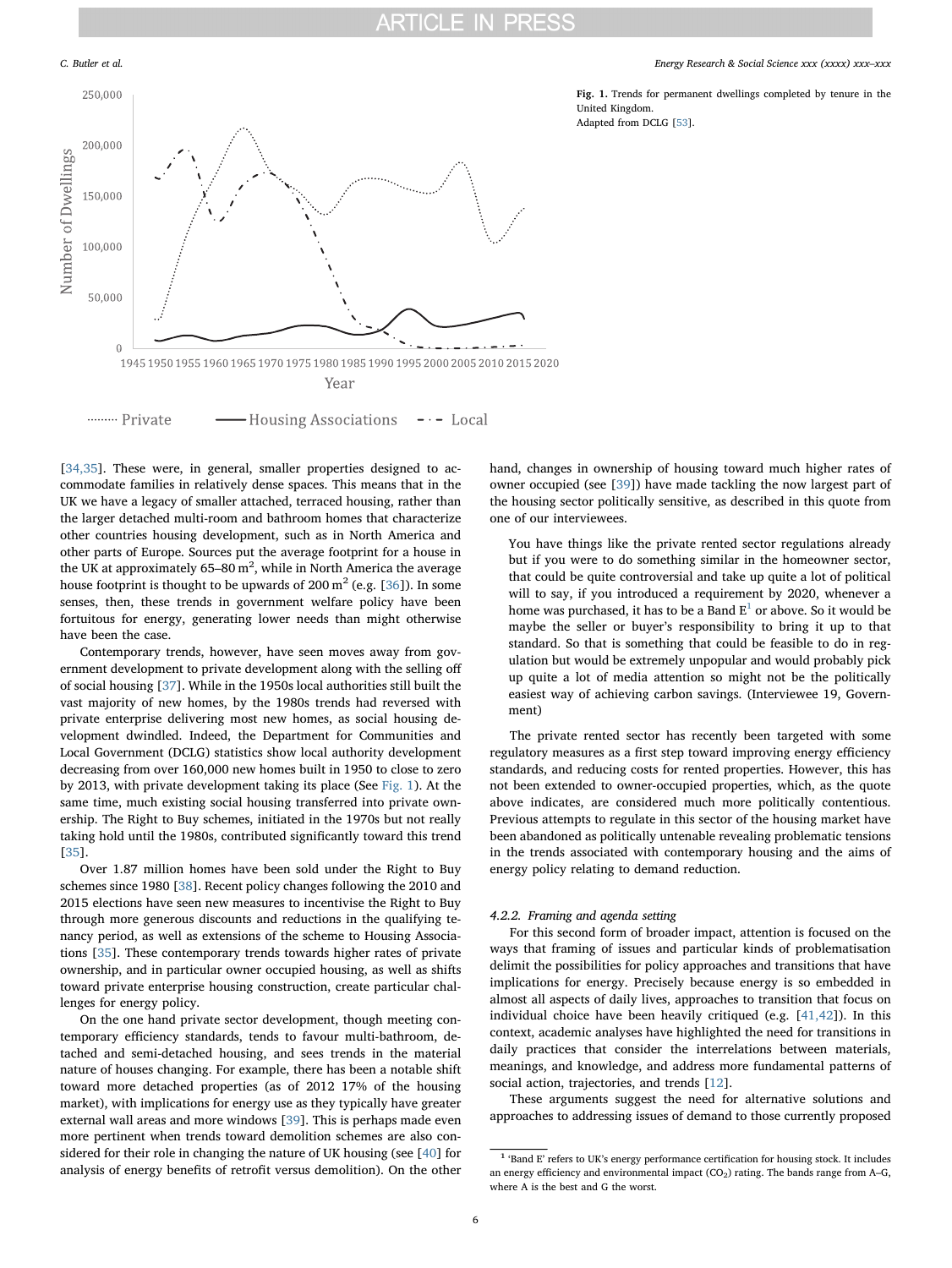and propagated within government and beyond, such as behaviour change programmes, energy efficiency, and capacity projections in transport [43–45]. However, such proposals rub up against dominant framings of policy issues and particular political rationalities that limit the space for some approaches while favouring others [46]. In this last example, we show how framing can constitute an important consideration for understanding the ways that non-energy policies might be implicated in defining the possibilities for energy transitions.

The Department for Work and Pensions (DWP) plays a role in relation with many other government departments in constituting how social problems are framed, understood and ultimately what becomes possible in terms of how issues are addressed. To look at the issue of poverty as an example, and examine how it is problematised within government policy; poverty is positioned as a problem of worklessness and, as with many other areas of policy, this is further problematised as an issue of individual deficits; in abilities, training, willingness, or skills, for example. This framing of poverty has a long history and is not only propagated (or challenged) through government but also through media and a whole range of governing institutions and discourses that shape or delimit what's possible (or desirable) within policy.

"I suppose politically… that they've gradually over time managed to paint people on welfare as scroungers yet most of the people on welfare are actually working hard, or else they have a very legitimate reason for not working but they've managed to paint this thing… over a long period of time". (Interviewee 2, National Agency)

This particular framing creates space for policies and strategies like work capability assessments, sanctions, work coaches, and the wider 'work programme' that is targeted at addressing individual deficits in skills, ability, or willingness.

'Long-term unemployment is damaging to individuals and communities, it affects mental and physical health, and holds back economic growth… We have introduced the Work Programme to replace a range of employment schemes, pilots and projects. It provides personalised support for claimants who need more help to find and stay in work. We will pay back to work service providers according to the results they achieve. Their contracts will include incentives to support those who need more help to get into work than others, such as the long-term unemployed or disabled people'. [47]

However, problems of welfare dependency could equally be framed to include other structural and systemic issues, including access to work and workplaces, and issues associated with mobilities and travelling or moving to areas where workplaces are situated. To take this further, applying a lens of low carbon transition, these issues could be configured in such a way as to challenge existing arrangements that contribute toward needs for mobilities for work and other energy related trends associated with demand created through current working practices.

Research highlights how increasing levels of travel are related to work [48], high job densities (e.g. in city centres or industrial estates) contribute toward increasing the distances that are travelled for work [49], and how contemporary trends towards home working have questionable outcomes for energy use; increasing domestic energy use even while it may reduce energy use for commuting [45]. If we took the step to combine the challenges of reducing energy use associated with work with the issues of worklessness and poverty from welfare policy, thinking about or framing these issues in ways that extend beyond individual deficits, we might reimagine very different possibilities for policy. For example, policies that more fundamentally challenge current structures pertaining to working patterns and forms of organisation that re-create high dependency on energy (e.g. in terms of mobilities) and/or constitute challenges for accessing work.

In this regard, through their analysis of how practice theory might

lities for policy and practice as well as the possibilities for thinking very differently – across policy areas – about how to address multiple social problems in combination. This is not to suggest that the proposals set out here are the answer to problems of work and energy. Rather this is simply to show how if we think cross sectorally, it is at least possible to bring into view issues in how different departments problematise in ways that could contribute to energy transitions or limit and constrain possibilities.

# 5. Concluding discussion

The key contribution of this paper is to offer a distinctive framework for thinking about and analysing the governance of energy demand and, in particular, demonstrating the need to think beyond existing state categories and spatial distinctions of governance (e.g. between government departments). The problems of reproducing existing divisions within research are highlighted for the ways that they occlude or obscure aspects of governance that have important implications for the particular issue that is the subject of scrutiny. By unravelling the ways that areas of governance, beyond those of immediate interest for any field of study, have otherwise unseen implications (see Table 3), two important points of critical engagement are opened up.

First, by looking beyond energy policy we have brought into view both the expected and unexpected, negative and positive, implications of interactions between different policies. In this case, the consequence is to facilitate better understanding of how demand for energy is being constituted and how the context for energy demand governance is shaped by wider acts of governance across government and beyond. Second, looking at energy demand governance in this way leads us to observe that governing institutions are always already 'intervening', or have intervened historically, in ways that have different kinds of outcomes for energy demand (e.g. keeping it low or increasing needs) and energy issues (e.g. by shaping what is possible within energy policy). This means that new specific energy policy interventions layer on top of or interact with existing forms of 'intervention', and their impacts are constrained by what has happened before across multiple different policy areas. This amounts to a call for attentiveness to the ways that other policies, agendas, and ongoing processes of governance are likely to have implications for specifically targeted interventions to address

*C. Butler et al. Energy Research & Social Science xxx (xxxx) xxx–xxx*

differently position arguments for policy change, Spurling and McMeekin [45] make an argument for the creation of 'new spaces' that could cater for new forms of interlocking between practices. They cite the examples of Liverpool Central Library and Kings Cross Hub as spaces which could facilitate abilities to work 'from home' in the same venue. In essence one space becomes the working environment for multiple different employers. Though neither Kings Cross Hub nor Liverpool Central Library are currently configured with sustainability ends in mind or even the reconfiguration of work, they provide indications of what might be possible if we sought to reconfigure interlocking practices of working, commuting, eating, and socialising to be

radically different and ultimately less energy intensive [45].

Allied with concerns about worklessness, we could imagine that such reconfigurations could be created to address issues of poverty and a whole range of other social issues. For example, by locating these new types of working environment in more dispersed ways close to where people live and perhaps even particularly in areas of deprivation and unemployment. At present, such reimaginings of work are evident in pockets of action typically associated with companies such as Google and high tech industries [50], but they could be applied to multiple forms of work and explicitly configured with sustainability, poverty, and wider issues of social participation at their core. However, this would clearly require very different problem framings beyond individualism, which fundamentally constrains what is possible or what is even in view when it comes to different policy departments' strategies. This final example highlights how particular aspects of social life come to be problematised in ways that delimit and shape the possibi-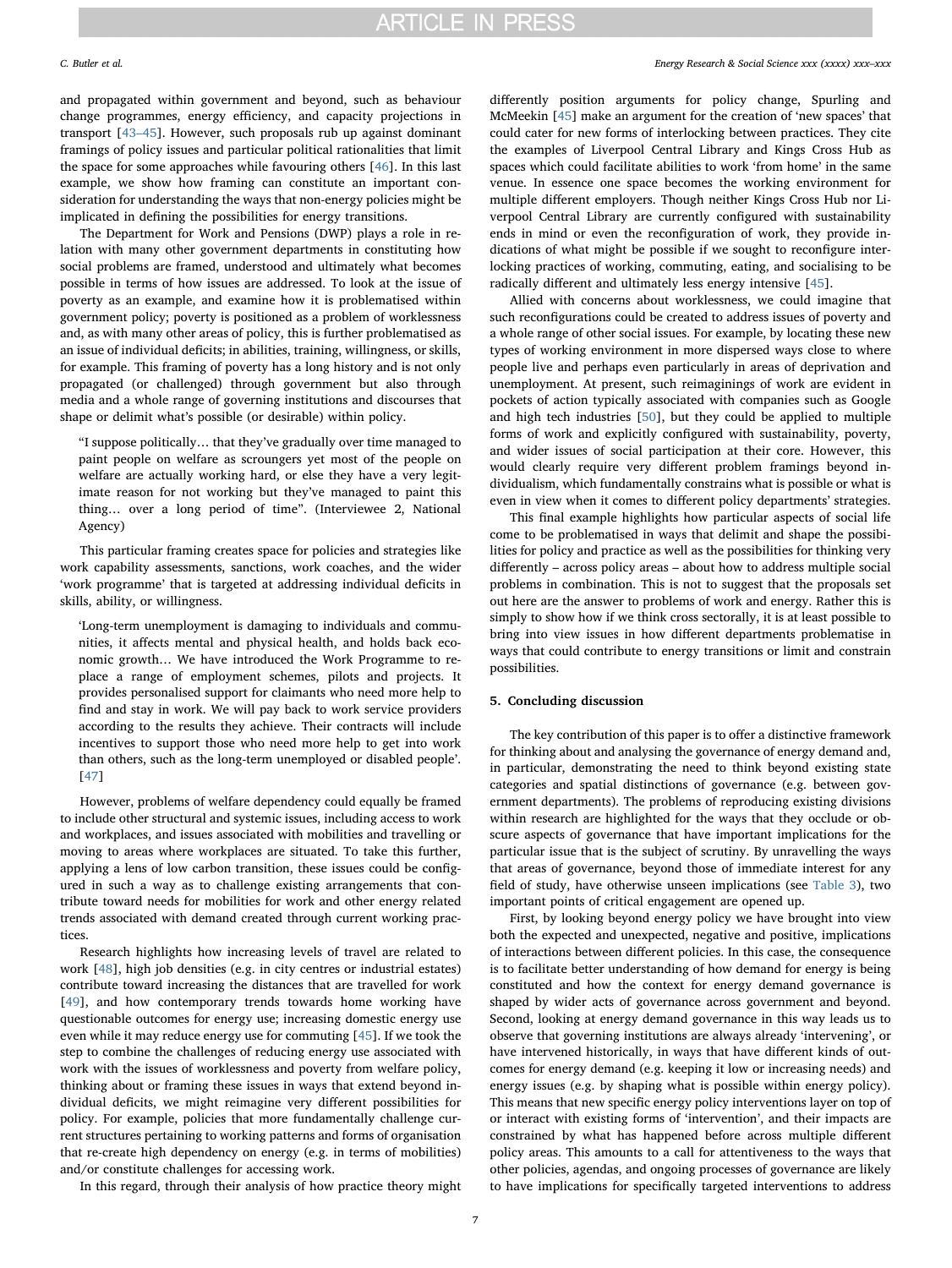### Table 3

Summary of the analytic examples showing how welfare and employment policy has implications for energy demand governance.

|                            | Analytic areas         | Empirical case examples                                                                                                                                                                                                                    |
|----------------------------|------------------------|--------------------------------------------------------------------------------------------------------------------------------------------------------------------------------------------------------------------------------------------|
| Direct forms of influence  | Policies               | Energy vulnerabilities and poverty are affected in direct ways by contemporary welfare and employment policies. The<br>connections between fuel poverty and poverty more generally are not currently being addressed cross-departmentally. |
|                            | Wider agendas          | There are multiple wider governance agendas with important implications for energy demand that become visible<br>when looking at other areas of policy. Digitalisation is one such cross-governmental agenda in which welfare policy has   |
|                            |                        | a major role, both through generating needs for digital access and delivering digital roll out.                                                                                                                                            |
| Broader forms of influence | Long-term trajectories | Welfare policy has both a historical and contemporary role in housing. The welfare policies associated with housing                                                                                                                        |
|                            |                        | (such as social housing builds and 'right to buy') have major implications for energy demand governance by shaping                                                                                                                         |
|                            |                        | the nature of the UK housing stock both in material and social terms.                                                                                                                                                                      |
|                            | Framing and agenda     | The framing of issues of poverty in particular ways has major implications for what is conceivable within energy policy.                                                                                                                   |
|                            | setting                | While it might be possible to create imaginative inter-departmental governance approaches to major social issues, the                                                                                                                      |
|                            |                        | enactment of new ideas are heavily constrained by existing rationalities (such as individualism).                                                                                                                                          |

energy issues.

All of this suggests that alternative approaches to the processes of governance are needed to deliver the scale of transformation necessary needed to meet climate change targets and reach significant reductions in energy demand, as well as to address issues of energy vulnerability. One way that we might think about such alternative approaches is in terms of more 'reflexive governance processes' that are better able to attune to the interconnections between different policy areas [51]. Rip [52] asserts that 'reflexive governance... must be predicated on a diagnosis of ongoing patterns and their constraints, and how to act in their context and perhaps even improve on them' (pp. 83). This entails governance actors themselves recognising their place within the evolution of a system, as opposed to being external to it, and requires them to begin with the insight that 'society hangs together through unintended effects, both positive and negative' [52]. The analysis presented here offers a way into such forms of diagnosis, if not going as far to delineate a route to enabling governance change.

One observation relevant to this is that many of the participants interviewed as part of the research with roles in policy and governance do in fact reflect on the deleterious effects of policy across different areas. This suggests that diagnosis, though an important precursor to change is unlikely to be enough to entrain a route to addressing the issues raised by such insights. Though it is beyond the scope of this current paper, an important area for future analysis is to extrapolate the possibilities and challenges for developing approaches to governance that can effectively respond to this type of knowledge and understanding.

To conclude, this paper offers a distinctive focus for analysing and researching energy governance and transitions that takes a different direction compared to existing analyses of socio-technical transition processes and studies of specific energy interventions. Indeed, this suggests that behavioural and efficiency interventions in this space need to be considered in terms of the existing forms of intervention across multiple aspects of social life that they are interacting with, or layering on top, or even fighting against. Examining governance and policy more broadly extending beyond energy policy – in the ways identified in this paper – could help to identify scope for, as well as the challenges to, developing alternative approaches to governance in this space that might ultimately have greater impact in achieving the kinds of change in energy demand necessary to address contemporary issues of demand reduction and energy vulnerabilities.

## Acknowledgements

The research was supported by the Research Councils UK under the Engineering and Physical Sciences Research Council award EP/ M008150/1. The authors would like to acknowledge Karen Bickerstaff and Gordon Walker for their contributions to the wider project. Thanks also go to the research participants.

### References

- [1] K. Bickerstaff, Because we've got history here: nuclear waste, cooperative siting, and the relational geography of a complex issue, Environ. Plann. A 44 (2012) 2611–2628.
- [2] C. Harrison, J. Popke, Because you got to have heat: the networked assemblage of energy poverty in Eastern North Carolina, Ann. Assoc. Am. Geogr. 101 (2011) 949–961.
- [3] S. Buzar, When homes become prisons: the relational spaces of postsocialist energy poverty, Environ. Plann. A 39 (2007) 1908–1925.
- [4] V. Castan Broto, L. Stevens, D. Salazar, Energy access and urban poverty- energy and everyday life in an informal settlement in Maputo, Mozambique, Poor People's Energy Briefing, Practical Action Publishing, Rugby, 2015.
- H. Bulkeley, Reconfiguring environmental governance: towards a politics of scales and networks, Political Geogr. 24 (8) (2005) 875–902.
- [6] D. Massey, For Space, SAGE Publications, London, 2005.
- [7] M. Bazilian, S. Nakhoodab, T. Van de Graaf, Energy governance and poverty, Energy Res. Soc. Sci. 1 (2014) 217–225.
- [8] C. Kuzemko, C. Mitchell, M. Lockwood, R. Hoggett, Policies, politics and demand side innovations: the untold story of Germany's energy transition, Energy Res. Soc. Sci. 28 (2017) 58-67.
- [9] C. Butler, K.A. Parkhill, Governing transitions in energy demand, in: S. Bouzarovski, M.J. Pasqualetti, V. Castan-Broto (Eds.), Routledge Research Companion to Energy Geographies, Routledge, London, 2017.
- [10] E. Cox, S. Royston, J. Selby, The Impacts of Non-energy Policies on the Energy System: a Scoping Paper, UKERC, London, 2016 http://www.ukerc.ac.uk/ publications/impact-of-non-energy-policies-on-energy-systems.html . (Accessed 19 October 2017).
- [11] E. Shove, G. Walker, Governing transitions in the sustainability of everyday life, Res. Policy 39 (4) (2010) 471–476.
- [12] E. Shove, M. Pantzar, M. Watson, The Dynamics of Social Practice: Everyday life and how it changes, Sage, London, 2012.
- [13] M. Hand, E. Shove, D. Southerton, Explaining showering: a discussion of the material, conventional and temporal dimensions of practice, Soc. Res. Online 10 (2) (2005), http://www.socresonline.org.uk/10/2/hand.html.
- [14] C. Butler, K.A. Parkhill, F. Shirani, K. Henwood, N. Pidgeon, Examining the dynamics of energy demand through a biographical lens, Nat. Cult. 9 (2) (2014) 164–182.
- [15] J. Urry, Mobile sociology, Br. J. Sociol. 61 (2010) 347–366.
- [16] E. Shove, Linking low carbon policy and social practice, in: Y. Strengers, C. Maller (Eds.), Social Practices, Intervention and Sustainability: Beyond Behaviour Change, Routledge, Oxon, 2015, pp. 31–44.
- [17] H. Bulkeley, G. Powells, S. Bell, Smart grids and the governing of energy use: reconfiguring practices? in: Y. Strengers, C. Maller (Eds.), Social Practices, Intervention and Sustainability: Beyond Behaviour Change, Routledge, Oxon, 2015, pp. 112–126.
- [18] S. Kvale, Doing Interviews: The Sage Qualitative Research Kit, SAGE Publications, London, 2008.
- [19] A. Bryman, Social Research Methods, Oxford University Press, Oxford, 2004.
- [20] U.K. Parliament, Climate Change Act 2008, (2008) London.
- [21] I. Preston, V. White, K. Blacklaws, D. Hirsh, Fuel and Poverty: A Rapid Evidence Review for the Joseph Rowntree Foundation, Centre for Sustainable Energy, CSE, Bristol, 2014.
- [22] L. Middlemiss, A critical analysis of the new politics of fuel poverty in England, Crit. Soc. Policy 37 (3) (2017) 425–443, http://dx.doi.org/10.1177/ 0261018316674851.
- [23] C. Snell, M. Bevan, H. Thomson, Fuel Poverty and Disabled People: The Impact of Policy Change, EAGA Charitable Trust, Kendal, 2014.
- [24] J. Hills, Getting the Measure of Fuel Poverty: Final Report of the Fuel Poverty Review. CASE Report, 72, Centre for Analysis of Social Exclusion, London School of Economics and Political Science, London, 2012.
- [25] L. Middlemiss, R. Gillard, Fuel poverty from the bottom-up: characterizing household energy vulnerability through the lived experience of the fuel poor, Energy Res. Soc. Sci. 6 (2015) 146–154.
- [26] G. Mattioli, Energy related economic stress at the interface between transport, housing and fuel poverty: a multinational study, Contemporary Societies Faced with